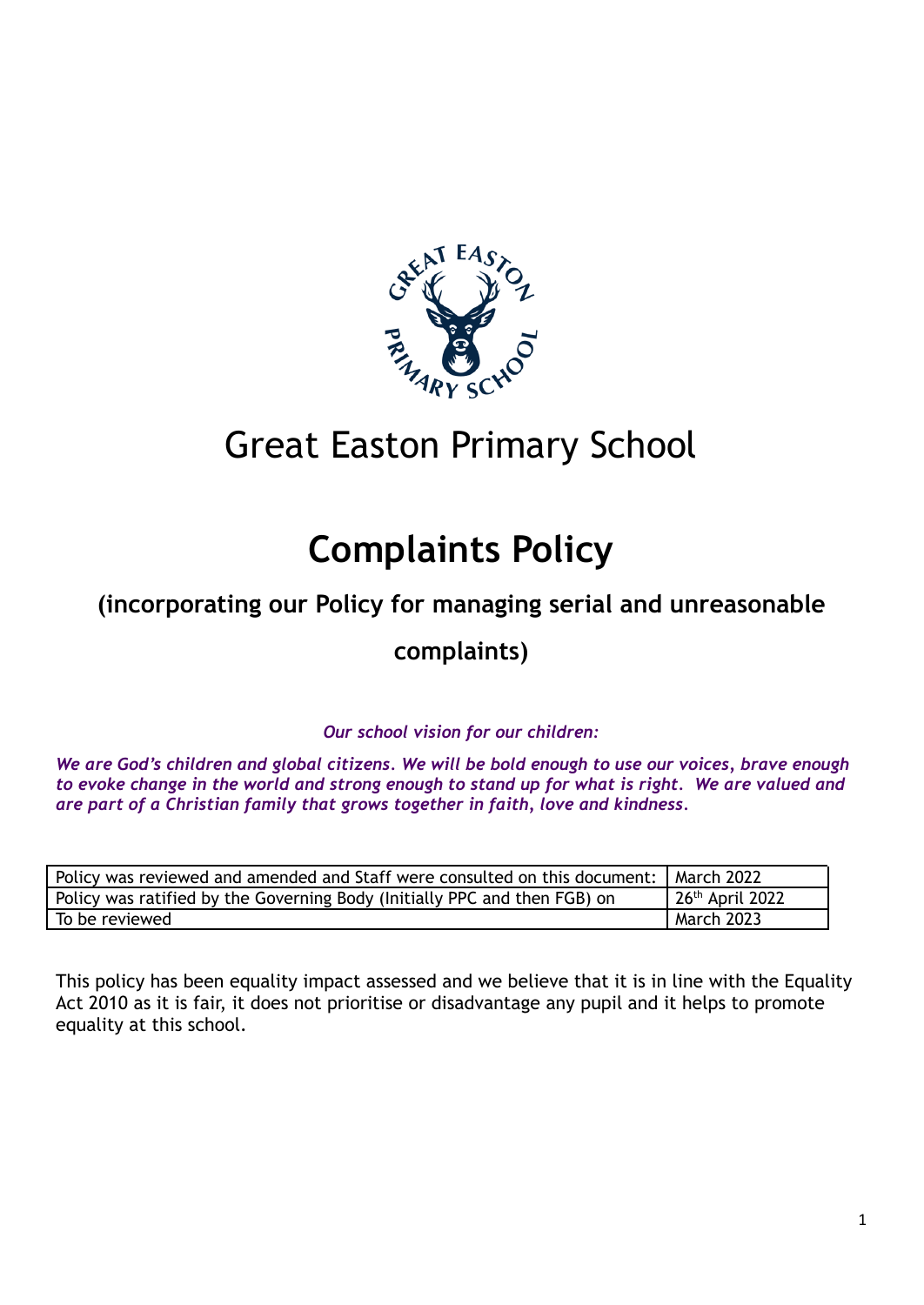#### **Who can make a complaint?**

This complaints procedure is not limited to parents or carers of children that are registered at the school. Any person, including members of the public, may make a complaint to Great Easton Primary School about any provision of facilities or services that we provide. Unless complaints are dealt with under separate statutory procedures (such as appeals relating to exclusions or admissions), we will use this complaints procedure.

#### **The difference between a concern and a complaint**

A concern may be defined as 'an expression of worry or doubt over an issue considered to be important for which reassurances are sought'.

A complaint may be defined as 'an expression of dissatisfaction however made, about actions taken or a lack of action'.

It is in everyone's interest that concerns and complaints are resolved at the earliest possible stage. Many issues can be resolved informally, without the need to use the formal stages of the complaints procedure. Great Easton Primary School takes concerns seriously and will make every effort to resolve the matter as quickly as possible.

If you have difficulty discussing a concern with a particular member of staff, we will respect your views. In these cases, the Headteacher will refer you to another staff member. Similarly, if the member of staff directly involved feels unable to deal with a concern, the Headteacher will refer you to another staff member. The member of staff may be more senior but does not have to be. The ability to consider the concern objectively and impartially is more important.

We understand however, that there are occasions when people would like to raise their concerns formally. In this case, Great Easton Primary School will attempt to resolve the issue internally, through the stages outlined within this complaints procedure.

#### **How to raise a concern or make a complaint**

A concern can be made in person, in writing or by telephone. A complaint must be made in writing, either submitted directly by the complainant or their representative to the school office, or following a meeting in the form of agreed meeting minutes. They may also be made by a third party acting on behalf on a complainant, as long as they have appropriate consent to do so.

Concerns should be raised with either the class teacher or key stage leader, then the Assistant then the Headteacher. If the issue remains unresolved, the next step is to make a formal complaint.

#### **Complainants should not approach individual governors to raise concerns or complaints. They have no power to act on an individual basis and it may also prevent them from considering complaints at Stage 2 of the procedure.**

Formal complaints against school staff (except the Headteacher) should be made in the first instance, to the Headteacher via the school office**.** Please mark them as Private and Confidential.

Complaints that involve or are about the Headteacher should be addressed to the Chair of Governors, via the school office. Please mark them as Private and Confidential.

Complaints about the Chair of Governors, any individual governor or the whole governing body should be addressed to the Clerk to the Governing Body via the school office. Please mark them as Private and Confidential.

For ease of use, a complaint form is included at the end of this procedure. If you require help in completing the form, please contact the school office. You can also ask third party organisations like the Citizens Advice to help you.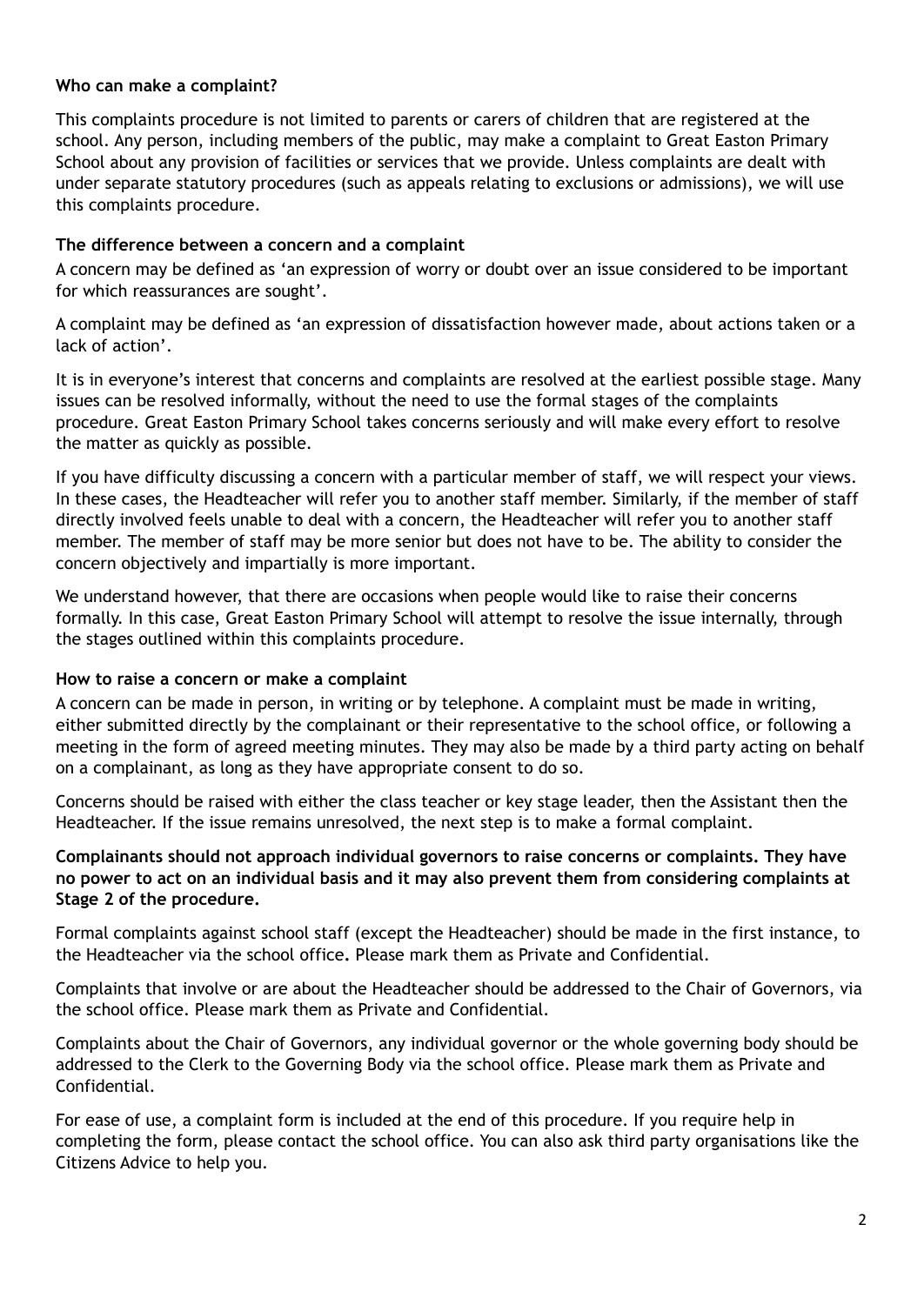In accordance with equality law, we will consider making reasonable adjustments if required, to enable complainants to access and complete this complaints procedure. For instance, providing information in alternative formats, assisting complainants in raising a formal complaint or holding meetings in accessible locations.

#### **Anonymous complaints**

We will not normally investigate anonymous complaints. However, the Headteacher or Chair of Governors, if appropriate, will determine whether the complaint warrants an investigation. If we can find out enough information to take the complaint further, or if the complaint is serious, we will follow this policy as closely as we can. If we can't find out any other information or the complaint isn't serious, we will take no further steps, although the complaint will be logged.

#### **Time scales**

You must raise the complaint within three months of the incident or, where a series of associated incidents have occurred, within three months of the last of these incidents. We will consider complaints made outside of this time frame if exceptional circumstances apply.

#### **Complaints received outside of term time**

We will consider complaints made outside of term time to have been received on the first school day after the holiday period.

#### **Confidentiality**

When participating in the complaints procedure each party automatically agrees to undertake to not at any time disclose to any person (or more widely on social media) any confidential information concerning any part of the complaint's procedure, including but not limited to any personal information regarding any party to the complaint (including any personal information which may be used to identify the complainant or the person subject to the complaint), the content of the complaint, and the timeline and result of the complaint, except as permitted by the following clause:

Each party may disclose the other party's confidential information to any professional or volunteer who are required to know such information for the purposes of carrying out the complaint's procedure or as may be required by law, a court of competent jurisdiction or any governmental or regulatory authority.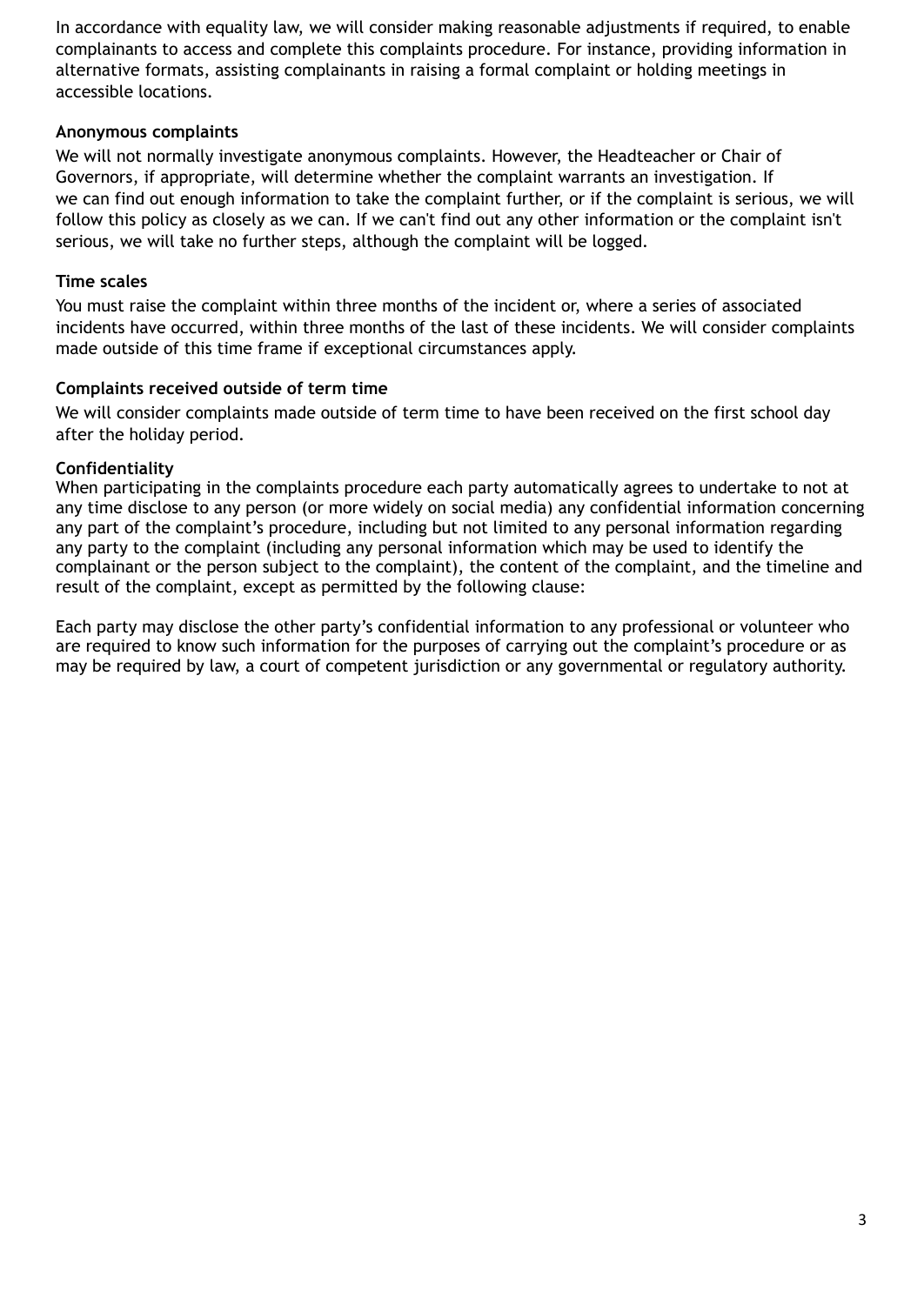## **Scope of this Complaints Procedure**

This procedure covers all complaints about any provision of community facilities or services Great Easton Primary School other than complaints that are dealt with under other statutory procedures, including those listed below.

|           | <b>Exceptions</b>                                                                                        | Who to contact                                                                                                                                                                                                                                                           |
|-----------|----------------------------------------------------------------------------------------------------------|--------------------------------------------------------------------------------------------------------------------------------------------------------------------------------------------------------------------------------------------------------------------------|
|           | Admissions to schools                                                                                    | Concerns about admissions, statutory assessments of Special Educational Needs,                                                                                                                                                                                           |
| $\bullet$ | Statutory assessments of                                                                                 | or school re-organisation proposals should be raised with Essex County Council.                                                                                                                                                                                          |
|           | <b>Special Educational Needs</b>                                                                         |                                                                                                                                                                                                                                                                          |
| $\bullet$ | School re-organisation                                                                                   |                                                                                                                                                                                                                                                                          |
|           | proposals                                                                                                |                                                                                                                                                                                                                                                                          |
|           |                                                                                                          |                                                                                                                                                                                                                                                                          |
| $\bullet$ | Matters likely to require a<br>Child Protection Investigation                                            | Complaints about child protection matters are handled under our Safeguarding<br>and Child Protection Policy and in accordance with relevant statutory guidance.                                                                                                          |
|           |                                                                                                          | If you have serious concerns, you may wish to contact the local authority<br>designated officer (LADO) who has local responsibility for safeguarding or the<br>Multi-Agency Safeguarding Hub (MASH. The LADO can be contacted using: 03330<br>139 797                    |
| $\bullet$ | Exclusion of children from                                                                               | Further information about raising concerns about exclusions can be found at:                                                                                                                                                                                             |
|           | school*                                                                                                  | https://www.gov.uk/school-discipline-exclusions/exclusions                                                                                                                                                                                                               |
|           |                                                                                                          | *complaints about the application of the behaviour policy can be made through<br>the school's complaints procedure. Please refer to our Behaviour and Anti-Bullying<br>Policy on the school website.                                                                     |
|           | Whistleblowing                                                                                           | We have an internal whistleblowing procedure for all our employees, including<br>temporary staff and contractors.                                                                                                                                                        |
|           |                                                                                                          | The Secretary of State for Education is the prescribed person for matters relating<br>to education for whistleblowers in education who do not want to raise matters<br>direct with their employer. Referrals can be made at:<br>www.education.gov.uk/contactus.          |
|           |                                                                                                          | Volunteer staff who have concerns about our school should complain through the<br>school's complaints procedure. You may also be able to complain direct to the LA<br>or the Department for Education (see link above), depending on the substance of<br>your complaint. |
|           | Staff grievances                                                                                         | Complaints from staff will be dealt with under the school's internal grievance<br>procedures.                                                                                                                                                                            |
|           | Staff conduct                                                                                            | Complaints about staff will be dealt with under the school's internal disciplinary<br>procedures, if appropriate.                                                                                                                                                        |
|           |                                                                                                          | Complainants will not be informed of any disciplinary action taken against a staff<br>member as a result of a complaint. However, the complainant will be notified that<br>the matter is being addressed.                                                                |
| $\bullet$ | Complaints about services<br>provided by other providers<br>who may use school premises<br>or facilities | Providers should have their own complaints procedure to deal with complaints<br>about service. Please contact them directly.                                                                                                                                             |
| $\bullet$ | National Curriculum - content                                                                            | Please contact the Department for Education at:<br>www.education.gov.uk/contactus                                                                                                                                                                                        |

If other bodies are investigating aspects of the complaint, for example the police, local authority (LA) safeguarding teams or Tribunals, this may impact on our ability to adhere to the timescales within this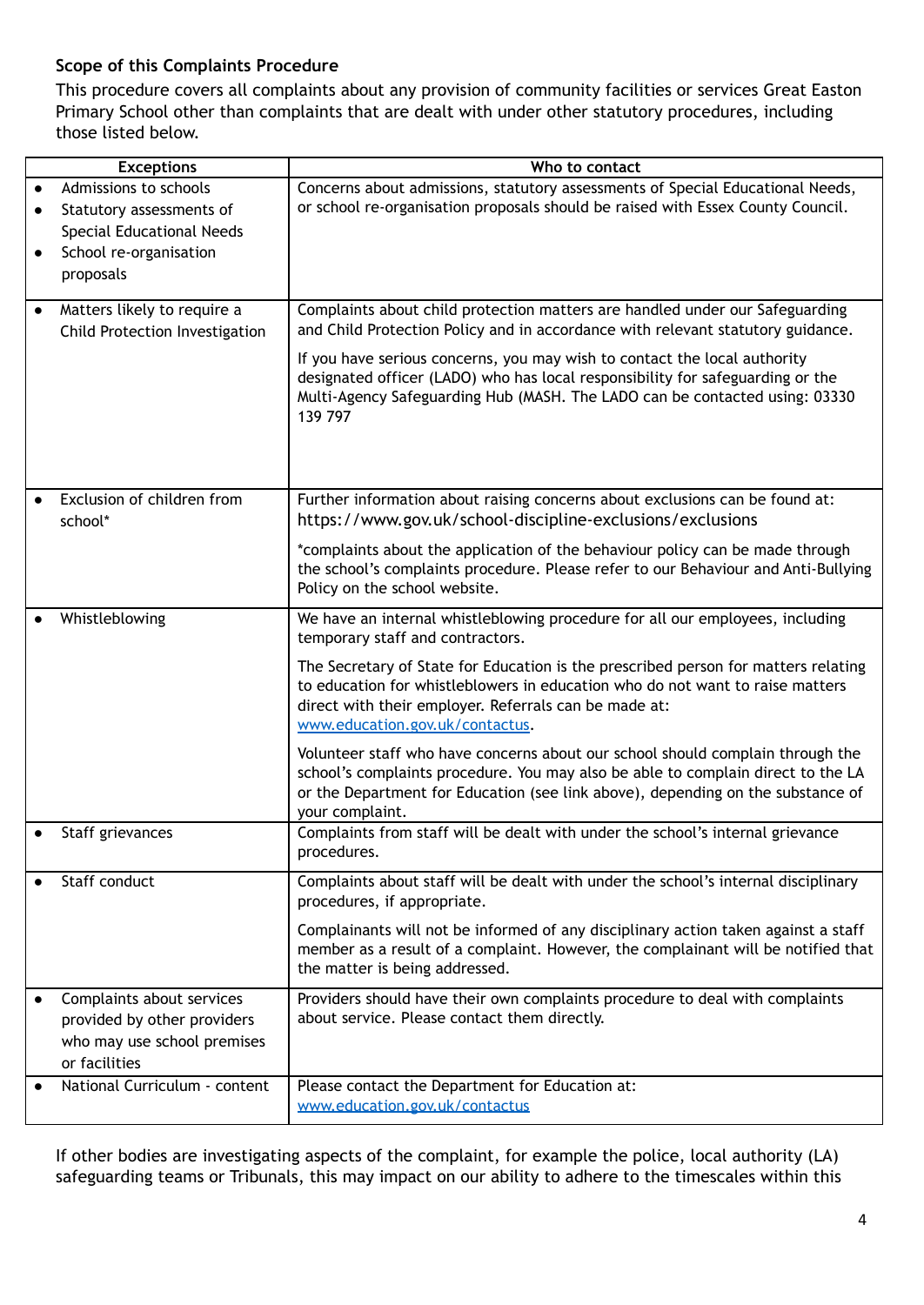procedure or result in the procedure being suspended until those public bodies have completed their investigations.

If a complainant commences legal action against Great Easton Primary School in relation to their complaint, we will consider whether to suspend the complaints procedure in relation to their complaint until those legal proceedings have concluded.

## **Resolving complaints**

At each stage in the procedure, Great Easton Primary School wants to resolve the complaint. If appropriate, we will acknowledge that the complaint is upheld in whole or in part. In addition, we may offer one or more of the following:

- an explanation
- an admission that the situation could have been handled differently or better
- an assurance that we will try to ensure the event complained of will not recur
- an explanation of the steps that have been or will be taken to help ensure that it will not happen again and an indication of the timescales within which any changes will be made
- an undertaking to review school policies in light of the complaint
- an apology.

### **Withdrawal of a Complaint**

If a complainant wants to withdraw their complaint, we will ask them to confirm this in writing.

#### **Stage 1**

Formal complaints must be made to the Headteacher (unless they are about the Headteacher), via the school office. This can be done in person, by telephone or in writing. A complaint form is attached to this policy for you to use.

The Headteacher will record the date the complaint is received and will acknowledge receipt of the complaint in writing (either by letter or email) within five school days.

Within this response, the Headteacher will seek to clarify the nature of the complaint, ask what remains unresolved and what outcome the complainant would like to see. The Headteacher can consider whether a face to face meeting is the most appropriate way of doing this.

Note: The Headteacher may delegate the investigation to another member of the school's senior leadership team but not the decision to be taken.

During the investigation, the Headteacher (or investigator) will:

- if necessary, interview those involved in the matter and/or those complained of, allowing them to be accompanied if they wish
- keep a written record of any meetings/interviews in relation to their investigation.

At the conclusion of their investigation, the Headteacher will provide a formal written response within ten school days of the date of receipt of the complaint.

If the Headteacher is unable to meet this deadline, they will provide the complainant with an update and revised response date.

The response will detail any actions taken to investigate the complaint and provide a full explanation of the decision made and the reason(s) for it. Where appropriate, it will include details of actions Great Easton Primary School will take to resolve the complaint.

The Headteacher will advise the complainant of how to escalate their complaint should they remain dissatisfied with the outcome of Stage 1.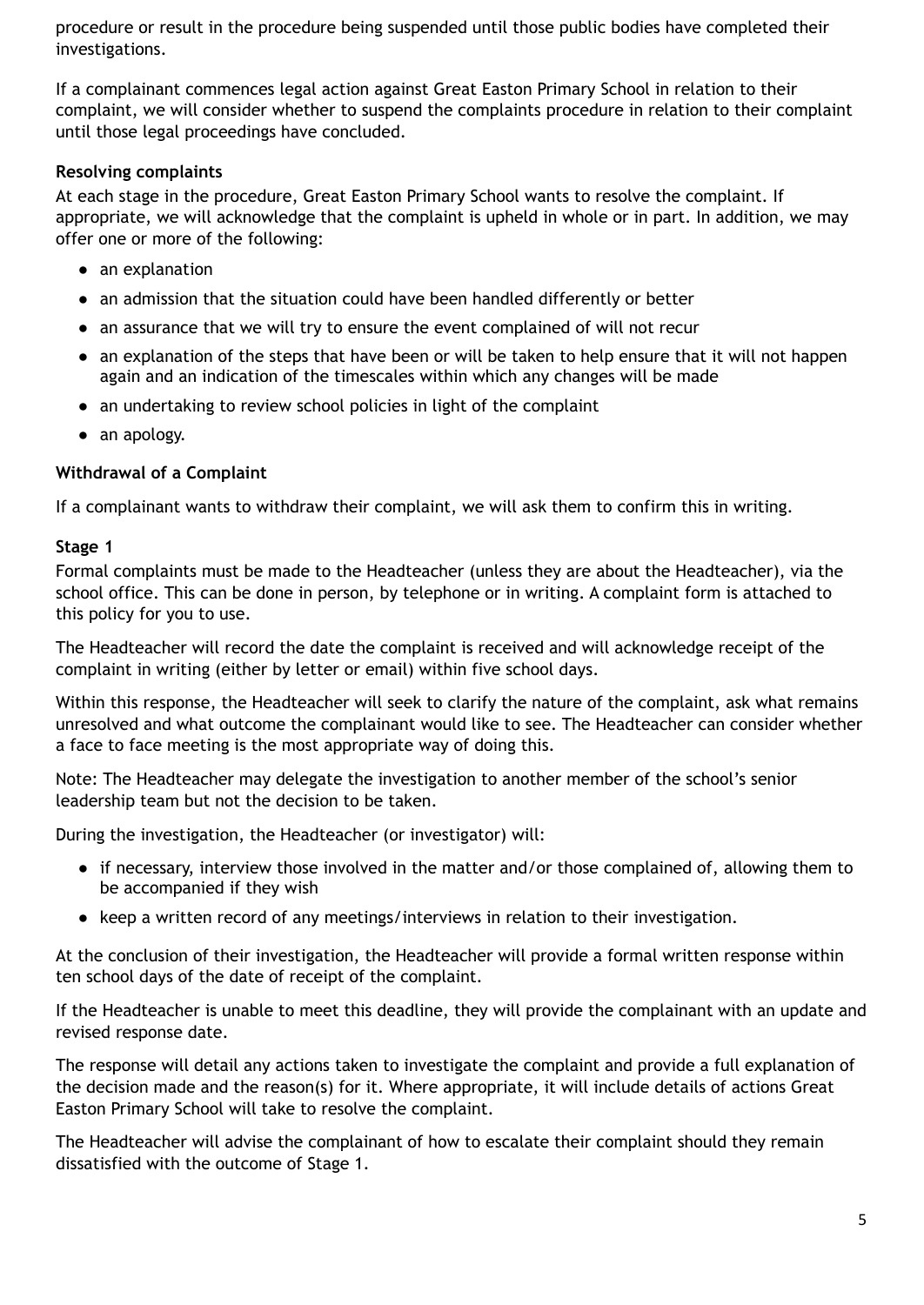If the complaint is about the Headteacher, or a member of the governing body (including the Chair or Vice-Chair), a suitably skilled governor will be appointed to complete all the actions at Stage 1.

Complaints about the Headteacher or member of the governing body must be made to the Clerk, via the school office.

If the complaint is:

- jointly about the Chair and Vice Chair or
- the entire governing body or
- the majority of the governing body

Stage 1 will be considered by an independent investigator appointed by the governing body. At the conclusion of their investigation, the independent investigator will provide a formal written response.

## **Stage 2**

If the complainant is dissatisfied with the outcome at Stage 1 and wishes to take the matter further, they can escalate the complaint to Stage 2 – a meeting with members of the governing body's complaints committee, which will be formed of the first three, impartial, governors available. This is the final stage of the complaints procedure.

A request to escalate to Stage 2 must be made to the Clerk, via the school office, within ten school days of receipt of the Stage 1 response. The form to complete is attached to this policy.

The Clerk will record the date the complaint is received and acknowledge receipt of the complaint in writing (either by letter or email) within five school days.

Requests received outside of this time frame will only be considered if exceptional circumstances apply.

The Clerk will write to the complainant to inform them of the date of the meeting. They will aim to convene a meeting within twenty school days of receipt of the Stage 2 request. If this is not possible, the Clerk will provide an anticipated date and keep the complainant informed.

If the complainant rejects the offer of three proposed dates, without good reason, the Clerk will decide when to hold the meeting. It will then proceed in the complainant's absence on the basis of written submissions from both parties.

The complaints committee will consist of at least three governors with no prior involvement or knowledge of the complaint. Prior to the meeting, they will decide amongst themselves who will act as the Chair of the Complaints Committee. If there are fewer than three governors from Great Easton Primary School available, the Clerk will source any additional, independent governors through another local school or through their LA's Governor Services team, in order to make up the committee. Alternatively, an entirely independent committee may be convened to hear the complaint at Stage 2.

The committee will decide whether to deal with the complaint by inviting parties to a meeting or through written representations, but in making their decision they will be sensitive to the complainant's needs.

If the complainant is invited to attend the meeting, they may bring someone along to provide support. This can be a relative or friend. Generally, we do not encourage either party to bring legal representatives to the committee meeting. However, there may be occasions when legal representation is appropriate.

For instance, if a school employee is called as a witness in a complaint meeting, they may wish to be supported by union and/or legal representation.

Note: Complaints about staff conduct will not generally be handled under this complaints procedure. Complainants will be advised that any staff conduct complaints will be considered under staff disciplinary procedures, if appropriate, but outcomes will not be shared with them.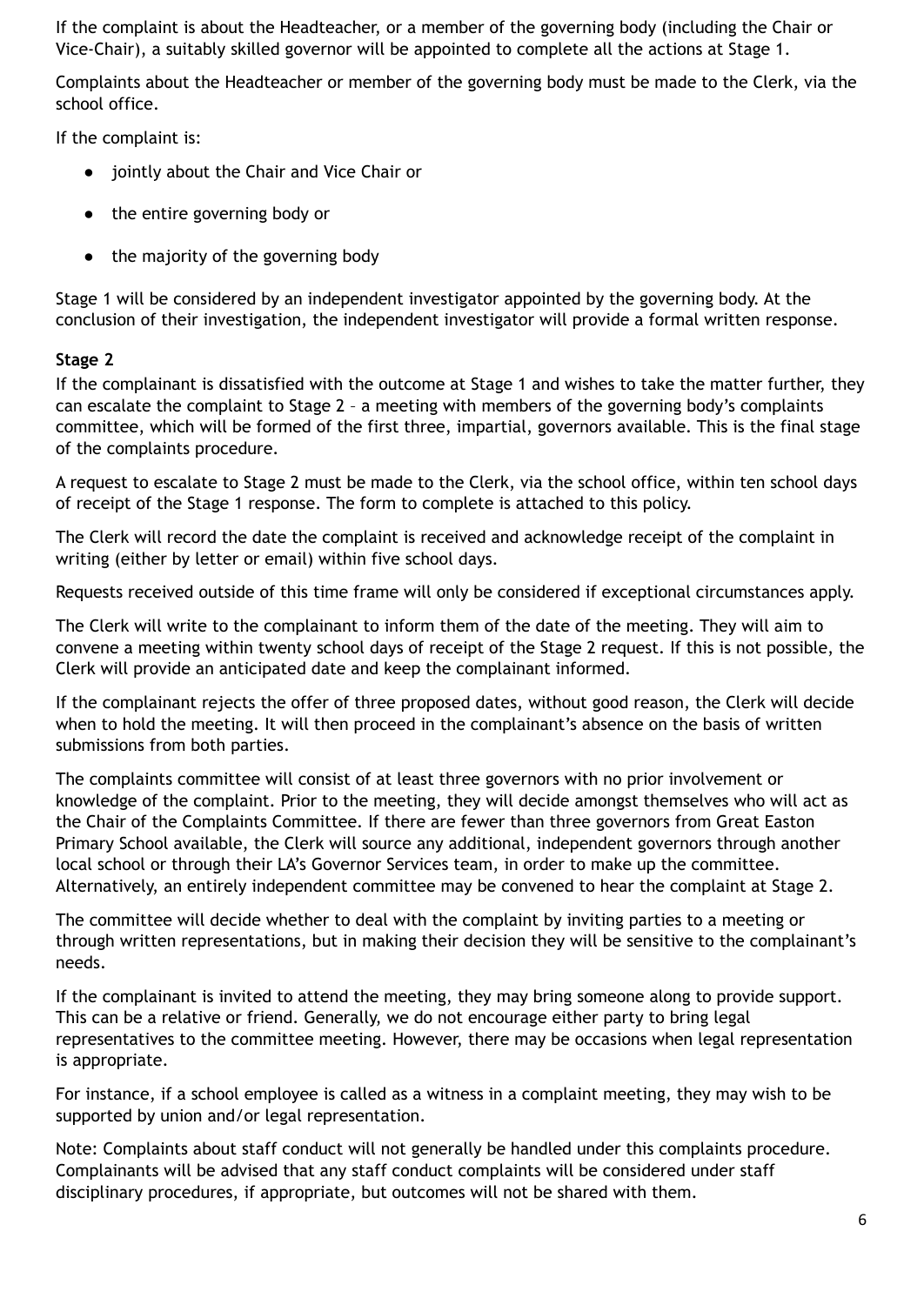Representatives from the media are not permitted to attend.

At least five school days before the meeting, the Clerk will:

- confirm and notify the complainant of the date, time and venue of the meeting, ensuring that, if the complainant is invited, the dates are convenient to all parties and that the venue and proceedings are accessible
- request copies of any further written material to be submitted to the committee at least three school days before the meeting.

Any written material will be circulated to all parties at least two school days before the date of the meeting. The committee will not normally accept, as evidence, recordings of conversations that were obtained covertly and without the informed consent of all parties being recorded.

The committee will also not review any new complaints at this stage or consider evidence unrelated to the initial complaint to be included. New complaints must be dealt with from Stage 1 of the procedure.

The meeting will be held in private. Electronic recordings of meetings or conversations are not normally permitted unless a complainant's own disability or special needs require it. Prior knowledge and consent of all parties attending must be sought before meetings or conversations take place. Consent will be recorded in any minutes taken.

The committee will consider the complaint and all the evidence presented. The committee can:

- uphold the complaint in whole or in part
- dismiss the complaint in whole or in part.

If the complaint is upheld in whole or in part, the committee will:

- decide on the appropriate action to be taken to resolve the complaint
- where appropriate, recommend changes to the school's systems or procedures to prevent similar issues in the future.

The Chair of the Committee will provide the complainant and Great Easton Primary School with a full explanation of their decision and the reason(s) for it, in writing, within ten school days.

The letter to the complainant will include details of how to contact the Department for Education if they are dissatisfied with the way their complaint has been handled by Great Easton Primary School.

If the complaint is:

- jointly about the Chair and Vice Chair or
- the entire governing body or
- the majority of the governing body

Stage 2 will be heard by a committee of independent governors.

The response will detail any actions taken to investigate the complaint and provide a full explanation of the decision made and the reason(s) for it. Where appropriate, it will include details of actions Great Easton Primary School will take to resolve the complaint.

The response will also advise the complainant of how to escalate their complaint should they remain dissatisfied.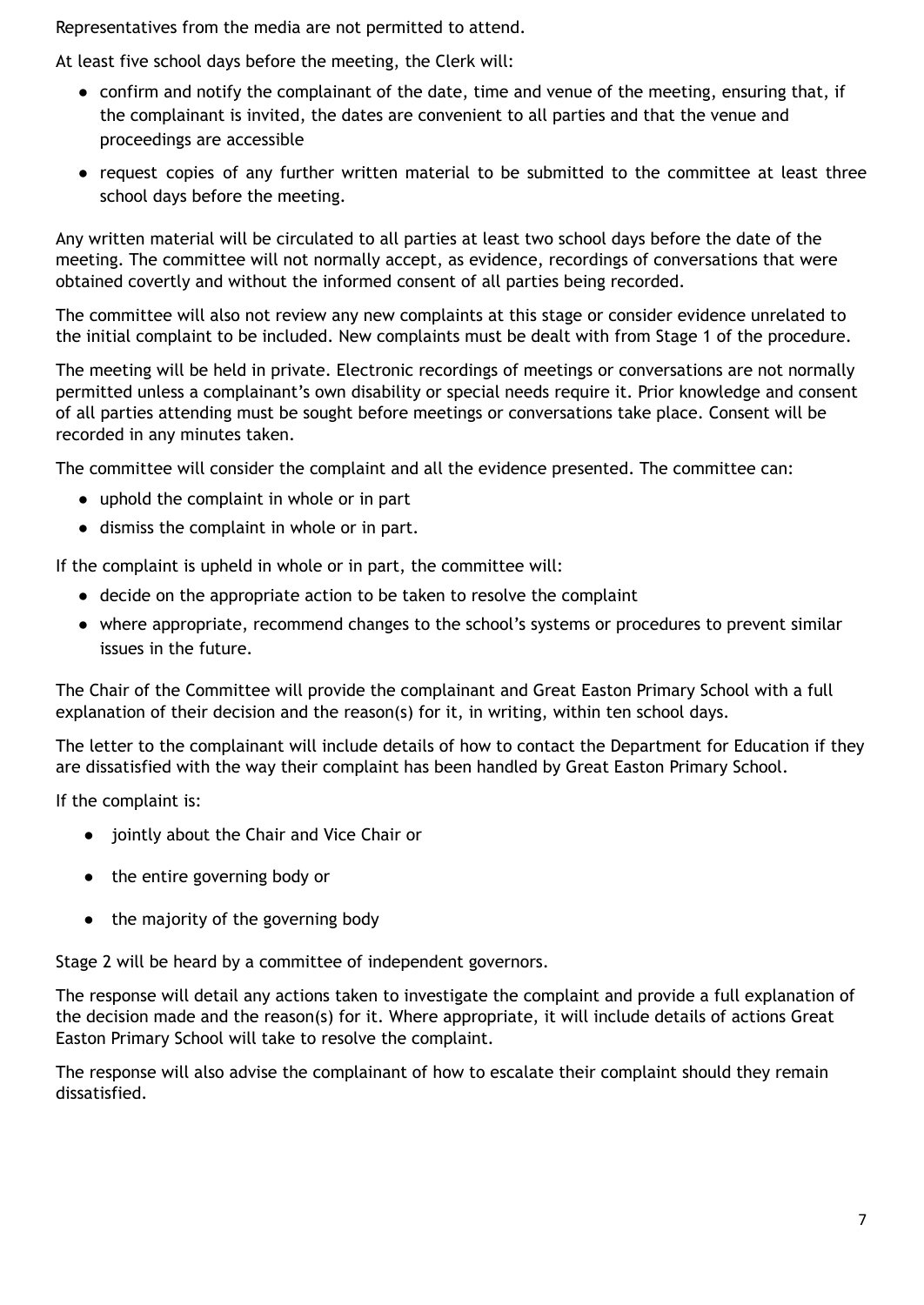#### **Next Steps**

If the complainant believes the school did not handle their complaint in accordance with the published complaints procedure or they acted unlawfully or unreasonably in the exercise of their duties under education law, they can contact the Department for Education after they have completed Stage 2.

The Department for Education will not normally reinvestigate the substance of complaints or overturn any decisions made by Great Easton Primary School. They will consider whether Great Easton Primary School has adhered to education legislation and any statutory policies connected with the complaint.

The complainant can refer their complaint to the Department for Education online at: [www.education.gov.uk/contactus,](http://www.education.gov.uk/contactus) by telephone on: 0370 000 2288 or by writing to:

Department for Education Piccadilly Gate Store Street Manchester M1 2WD.

The Local Authority (Essex County Council) has no powers to intervene in complaints against schools. You can complain to Ofsted if you think a school isn't run properly and needs inspecting. However, they won't look into problems with individual pupils, e.g. exclusions or not getting a place at the school.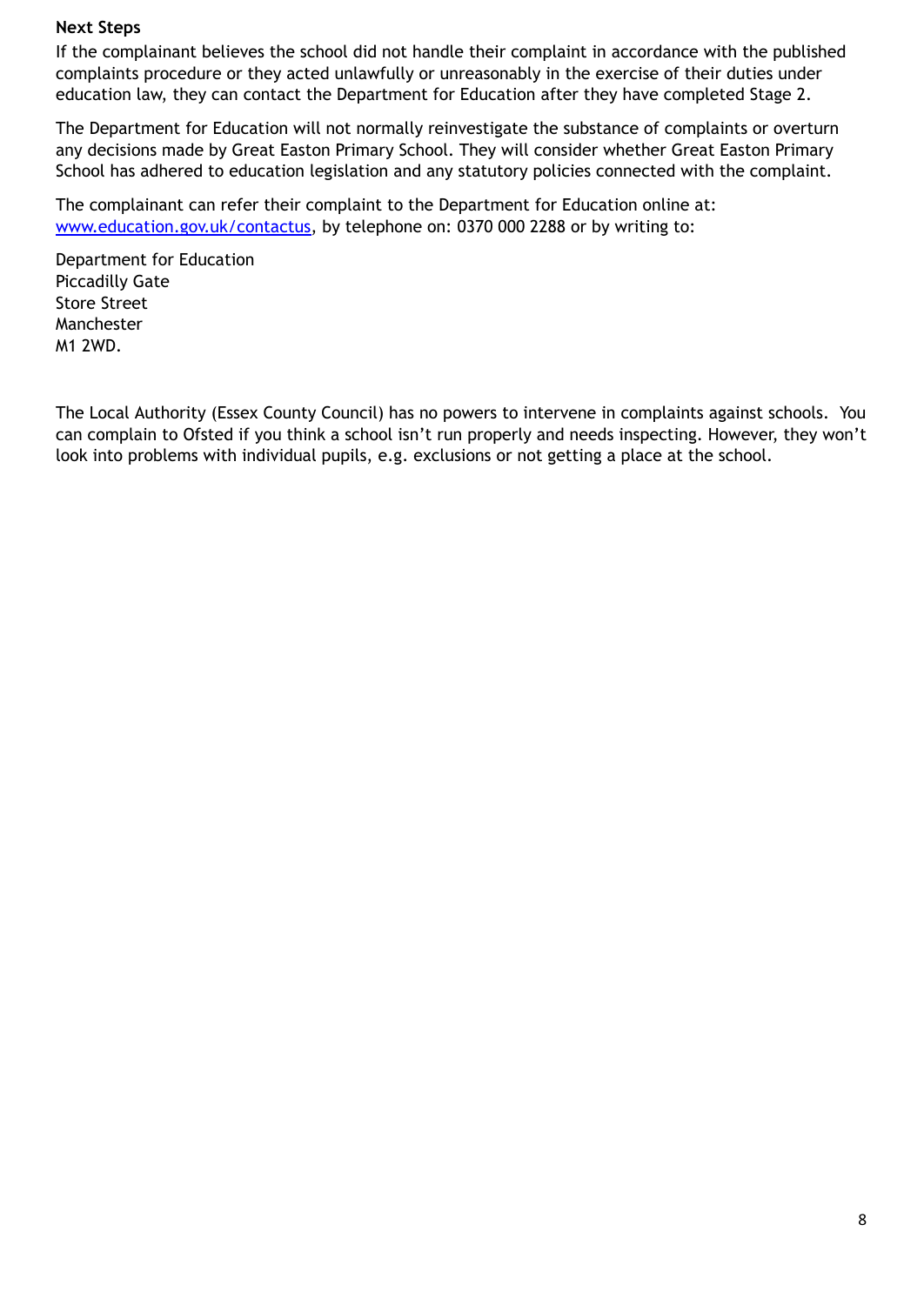#### **Complaint form:**

Great Easton Primary School:

Please complete this form and return it the school office for the attention of the Headteacher, Chair of *Governors or Clerk.*

Your name:

Relationship with school (e.g. parent):

Pupil's name (if relevant to your complaint):

Your address:

Telephone number:

Email address:

Please give concise details of your complaint (including dates, names of witnesses, etc) to allow the matter to be fully investigated:

What action, if any, have you already taken to resolve your complaint?

Please continue on a separate sheet, or attach additional documents if you wish.

Number of additional pages attached =

Signature:

Date: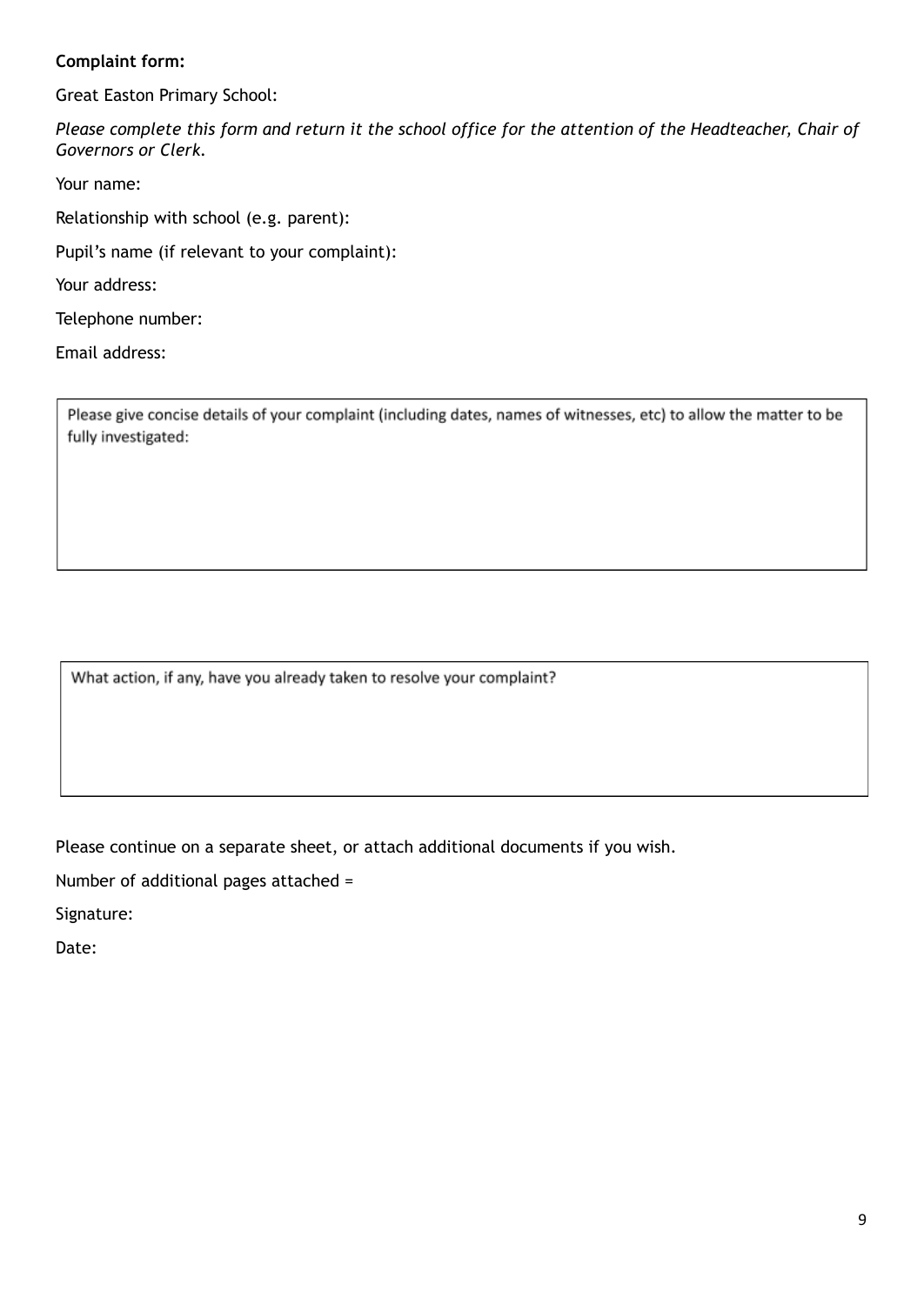**Complaint review request form** *(must be sent within 10 school days of receiving outcome notice):*

Great Easton Primary School:

Please complete this form and return it the school office for the attention of the Headteacher or the *clerk for the attention of Chair of Governors.*

Your name:

Relationship with school (e.g. parent):

Pupil's name (if relevant to your complaint):

Your address:

Telephone number:

Signature:

Date:

| Desser SiryWardtern,                                                                                                                                                         |
|------------------------------------------------------------------------------------------------------------------------------------------------------------------------------|
| That has been a follower.                                                                                                                                                    |
|                                                                                                                                                                              |
|                                                                                                                                                                              |
| ■ 「最初の またためには 生の 国内主義 おかば のはだ わりつか 国内主義 まおとう (の) とびとの) におい (の) はない (日本の) の) において (日本の) (の) の) には (日本の) (の) に<br>in within the crocedure was sometime continue to the control |
|                                                                                                                                                                              |

the paper, or attach additional documents if you wish mber of additional gages attached a

**How we**

#### **manage serial and unreasonable complaints**

Great Easton Primary School is committed to dealing with all complaints fairly and impartially, and to providing a high quality service to those who complain. We will not normally limit the contact complainants have with our school. However, we do not expect our staff to tolerate unacceptable behaviour and will take action to protect staff from that behaviour, including that which is abusive, offensive or threatening.

Great Easton Primary School defines unreasonable behaviour as that which hinders our consideration of complaints because of the frequency or nature of the complainant's contact with the school, such as, if the complainant:

● refuses to articulate their complaint or specify the grounds of a complaint or the outcomes sought by raising the complaint, despite offers of assistance

What actions do you feel might resolve the complaint at this stage?

- refuses to co-operate with the complaints investigation process
- refuses to accept that certain issues are not within the scope of the complaints procedure